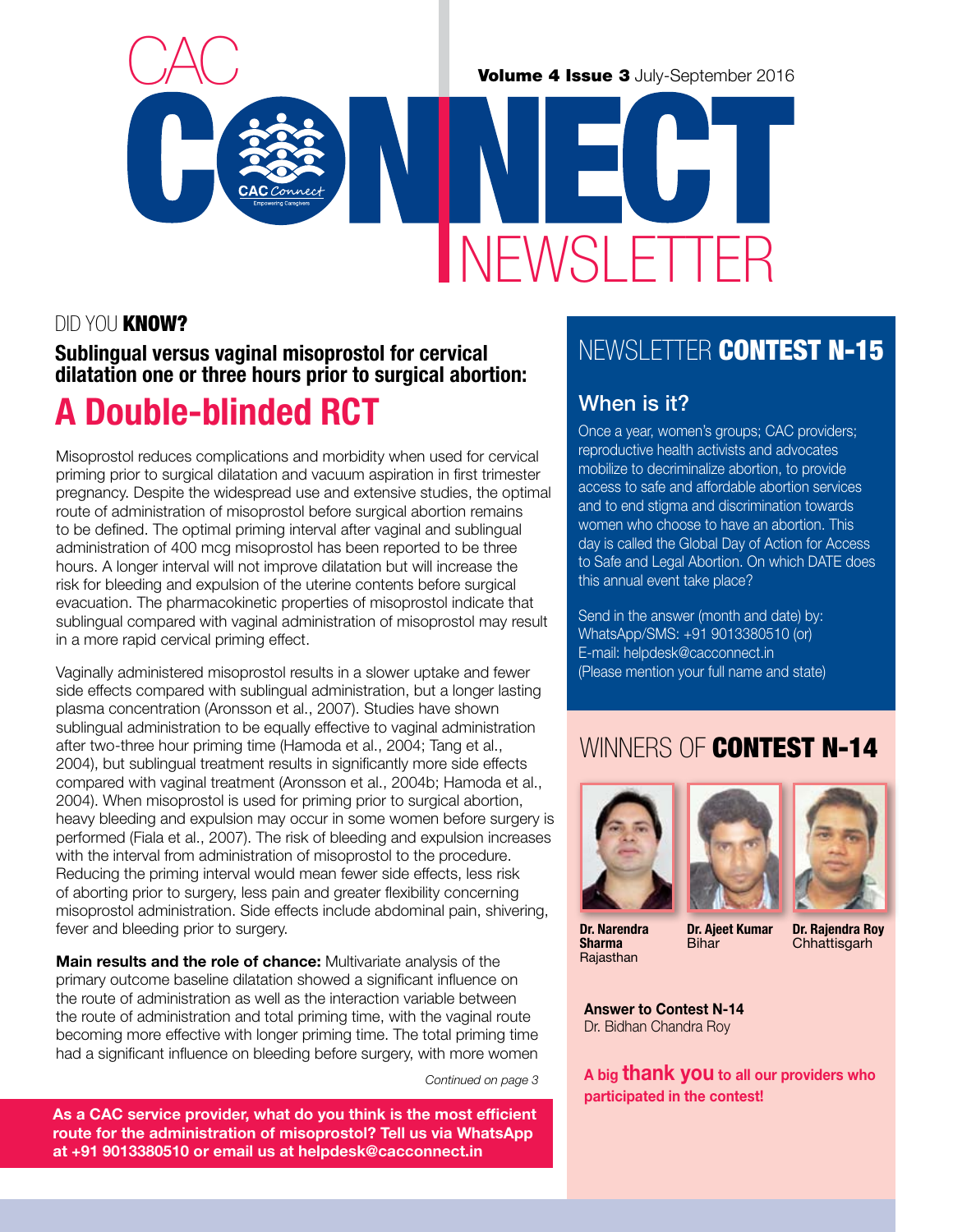#### PROVIDERS **SPEAK**

# Perspectives from Madhya Pradesh

In each issue of the CAC Connect newsletter we are featuring stories and experiences of members from one particular state. For our next newsletter, we invite all our members from Bihar to write in about their experiences with CAC service provision. Entries can be emailed to us at helpdesk@cacconnect.in or given to your Ipas India representative.



**I am placed at CHC Lateri in Madhya Pradesh. I** was trained in CAC in 2015. Before this training I did not know much about the MVA method of MTP. But, after training, my knowledge about MVA and the MMA method of MTP and their various aspects improved. Now I am performing MTP at my CHC. Earlier I was referring cases to higher health facilities. My CHC is 85 km away from the District Hospital, as a result women were going to untrained, unqualified persons and were posing a risk to their lives. Now, I



provide CAC services in the periphery itself and I feel proud after seeing smiles on their faces. I am very thankful to the Ipas India team and my trainers.

Dr. Vaibhav Modi

**I** work as a Medical Officer at PHC Gujri<br> **I** of Madhya Pradesh. It has been a great work as a Medical Officer at PHC Gujri experience for me to be a trained MTP provider

in a rural set-up. Being a male provider, initially it was a bit challenging for me to break the gender stereotype and initiate CAC services through MMA. For MVA, I faced difficulty in counseling female clients, explaining the procedure to them and convincing them to get services from me. But I was determined to serve women and with my consistent efforts now they come to me without any hesitation to even avail services through MVA. I feel MVA has an advantage over MMA as we are sure then and there that the evacuation is complete and the procedure does not usually require multiple follow-up visits. Now, on an average, I perform nine cases per month. As I am an IUCD provider, too, I also counsel women for postabortion IUCD insertion and help them make an informed choice. I appreciate the support extended by the Ipas India team members for their timely visit and guidance.

#### Dr. Ronak Singh Chandel

**In serve as a Medical Officer in a very remote rural area at PHC**<br>Khimlasa of Madhya Pradesh. I was trained in CAC in March serve as a Medical Officer in a very remote rural area at PHC 2015. Post-training, I initiated CAC services at the PHC. Before my training, people of the surrounding villages used to go to locally available rural practitioners for availing abortion services. After my training, with the support of the Ipas India team, I oriented the ASHA workers to mobilize girls and women to avail MTP services from a trained provider. I also encouraged them to bring the incomplete abortion cases as well, as I feel they are in more immediate need of clinical attention. ASHA workers have played their role well and now girls and women have started approaching me for abortion services. So far, I have also provided abortion



services to three adolescent girls who were below the age of 18 years. I knew very well that if I deny services to these young girls, they would approach the local rural practitioners, which would put their lives at risk. As I was completely confident of the proper documentation required for providing services to a minor, I went ahead and provided them these services. I got an immense sense of satisfaction when these girls and their guardians showed their gratitude. I am proud to be a male CAC-trained provider.

Dr. Pradeep Sarvariya

**Iam posted at CHC Garhako<br>In Madhya Pradesh. Before** am posted at CHC Garhakota my training in CAC, we used to refer the MTP and incomplete abortion cases to the District Hospital. Although the facility had male CAC providers, due



to political influence and social stigma they were not interested in providing services. After the training, I motivated the field ANMs to identify the cases and send them to the facility. Initially, when I tried to initiate CAC services at the facility, I experienced political barriers. The local MLA was not at all in favor of MTP and I got threatening calls to stop the MTP services. I wanted to serve women at the facility at any cost. I did not give up and sensitized my entire facility and field staff who assured me that they would support me. With the continuous support and assurance of the Ipas team, I was gradually able to mobilize more and more women to avail services at the facility. I am happy to serve them at their nearest facility.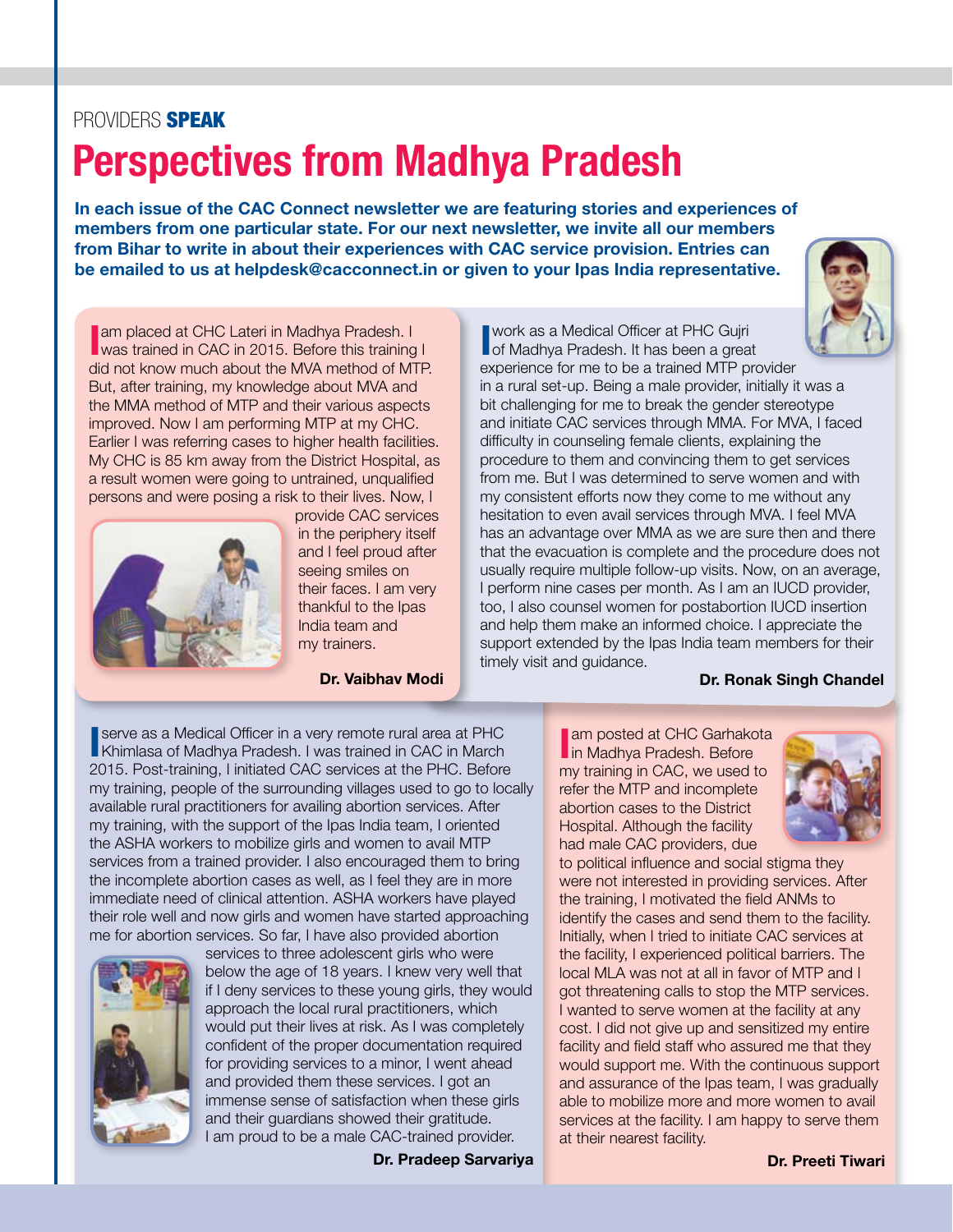

#### *Continued from page 1*

bleeding the longer the total priming time. For abdominal pain before surgery there was a significant influence of the administration route and the interaction variable between the administration route and the priming time with more women in the sublingual group experiencing abdominal pain the longer the priming time. The groups did not differ regarding the duration of surgery, amount of bleeding and rate of side effects, such as nausea and shivering. Women in the study preferred vaginal treatment, as they disliked the taste of the misoprostol tablets. Vaginal treatment was also perceived as quicker to administer.

Limitations, reasons for caution: The cervical tissue has viscoelastic properties, that is, tissue resistance to mechanical dilatation depends also on the rate at which dilatation is performed. The ideal measurement of dilatation force should, therefore, also record the rate and time of dilatation. To ensure comparability, only nulliparous women without prior cervical surgery were recruited. In addition, the time of dilatation was recorded and did not differ between the groups, and it is therefore assumed that dilatation took place at approximately the same rate. A limitation is that the study was conducted over a long time period because there was only one tonometer, decreasing numbers of surgical abortions and the fact that the main author was on a rotation schedule. In addition, the study was not powered to detect differences in side effects.

*Source: Ingrid Sääv, Helena Kopp Kallner, Christian Fiala, Kristina Gemzell-Danielsson, Human Reproduction, 30 (6): 1314-1322. (June 2015)*

*Disclaimer:* This article abstract is provided for information purposes only and is not meant to alter any current procedures prescribed by the Ministry of Health and Family Welfare. Please write to us at helpdesk@cacconnect.in if you would like to access the complete article.



The first CAC Conclave was held in New Delhi on 27 and 28 June. It is an endeavor to provide a national platform for a

new generation of voices and create a wider community of advocates for comprehensive abortion care (CAC) in India. The CAC Conclave seeks to engage with an expanded group of academicians, NGOs, researchers, lawyers, service providers, and so on, and expand the discourse on the subject, which is limited to a small group of individuals and organizations. CAC Connect members were invited to present at the Conclave. We will bring you more information about the event, participation by our members, and a report on the deliberations and discussions soon! Visit www.cacconnect.in and www. ipasdevelopmentfoundation.org for updates!

# National Trainers' Workshop 2016



Ipas Development Foundation organized a two-day National Trainers' Workshop from 26-27 February 2016 in Kochi, Kerala. The workshop saw the participation of 126 members, including 97 CAC master trainers, and representatives from Ipas India, Ministry of Health and Family Welfare, Government of India, and the Federation of Obstetric and Gynaecological Societies of India. Dr. Veena Dhawan, Assistant Commissioner, Maternal

Health Division, participated in the workshop from MoHFW, while Dr. Shyamal Sett, Chairperson, MTP Committee, represented FOGSI at the workshop. In his address, Mr. Vinoj Manning, Executive Director, Ipas Development Foundation, highlighted the fact that it is with the support of key partners, providers, and master trainers that the CAC program has been able to reach over 10 lakh women in India.